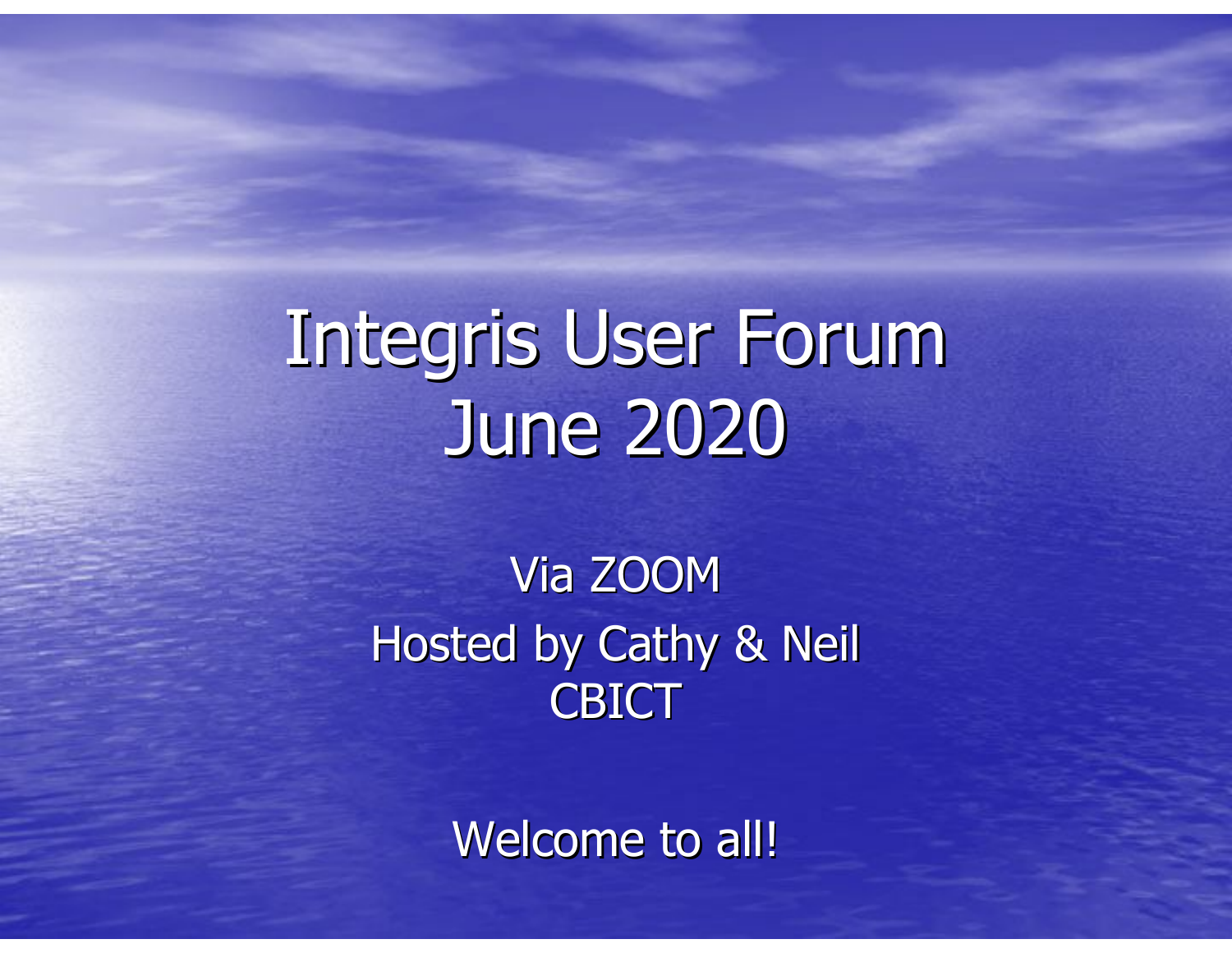

#### **Parent Hub App (parent view)**

**When a parent has a new message (channel post or direct message), it will appear like this**



**Help Desk** 

Outlook

**Parent Hub**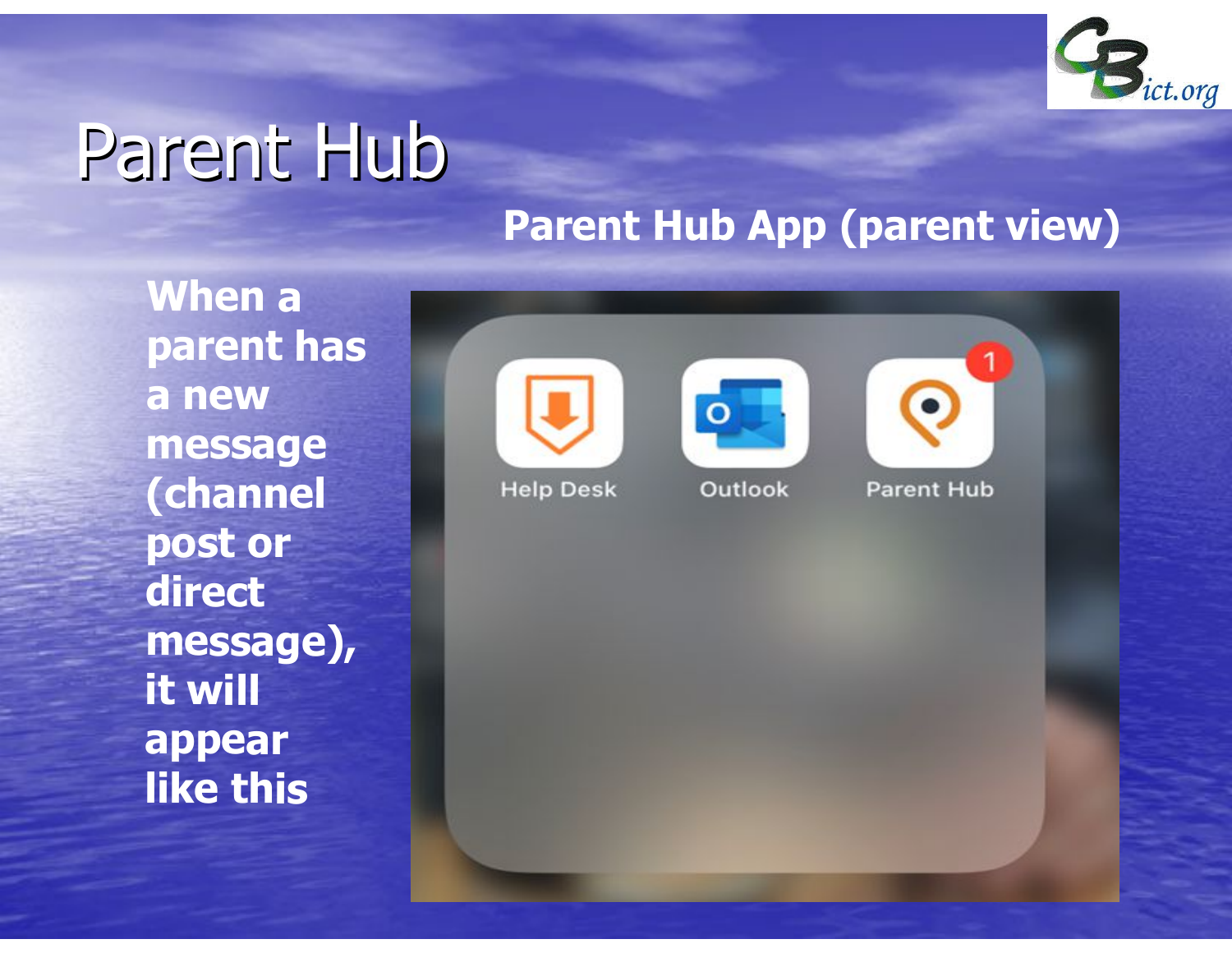

**This is what the 'news feed' looks like – standard channel posts and direct messages appear here**

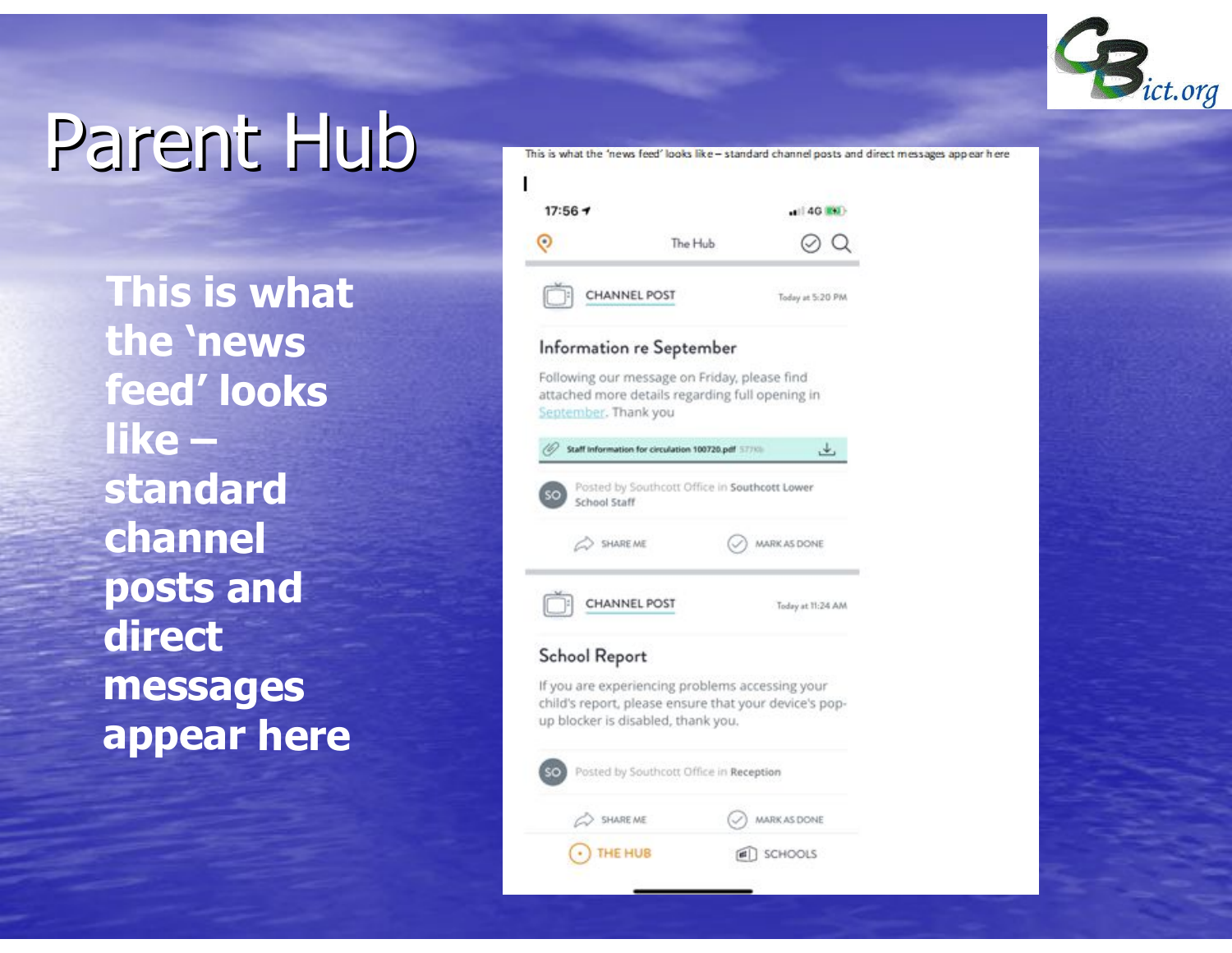**Parents can access settings, join more than one school, follow particular channels, all here**



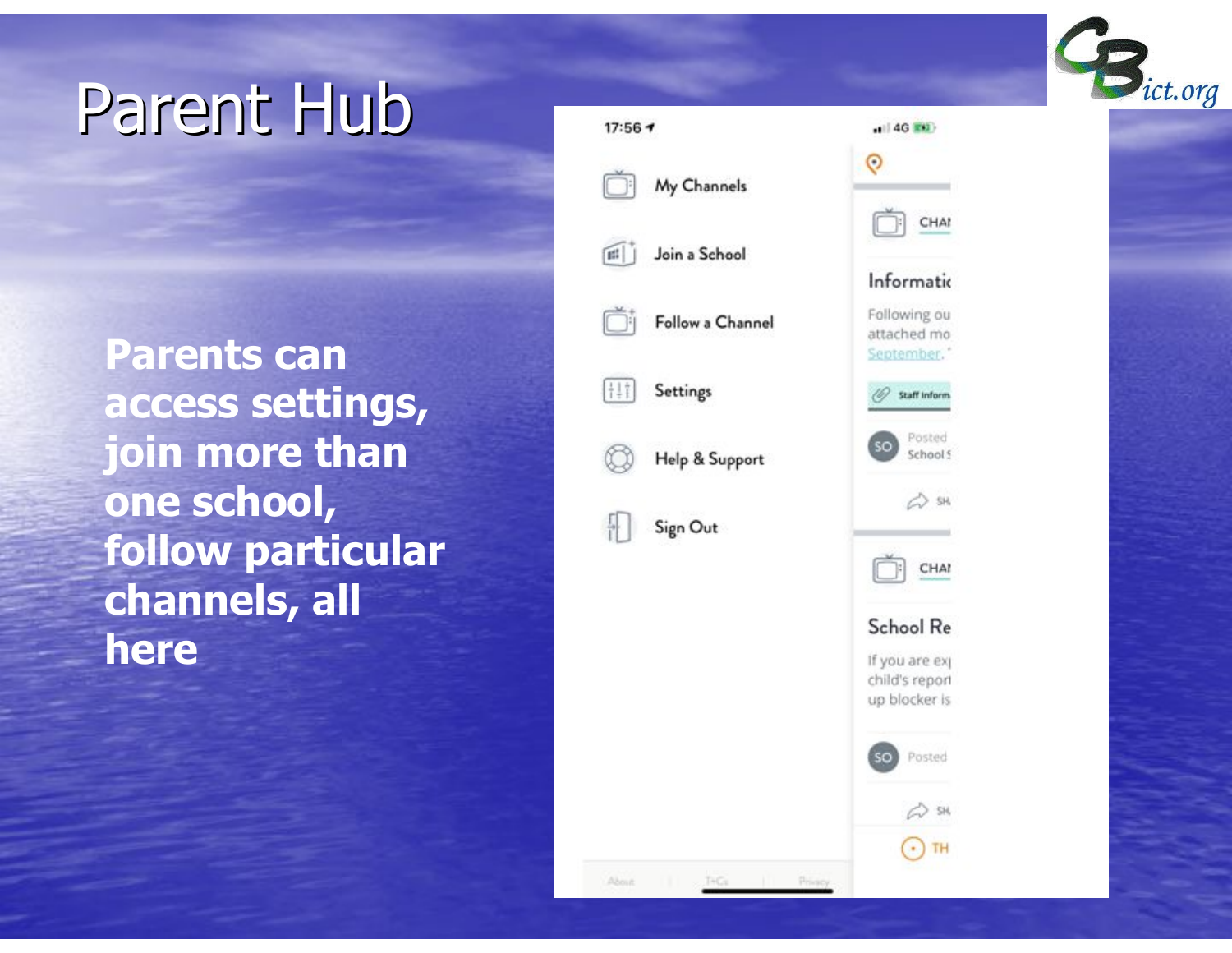**This is the schools main page and where parents access channels and connect the app to their children (verification steps to be followed)**



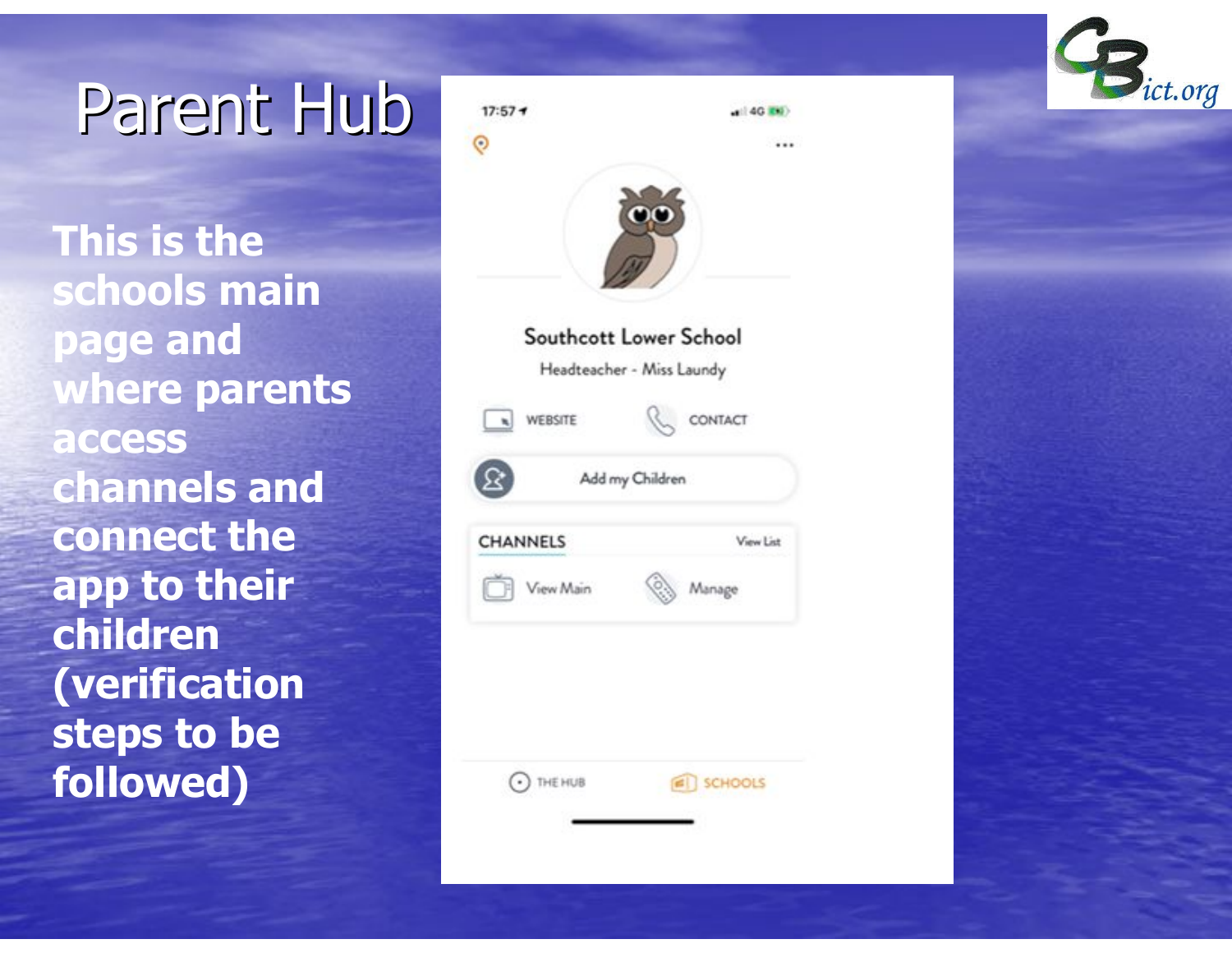

## School Census – dates 20/21

• Thursday 1st October 2020 • Thursday 21st January 2021 • Thursday 20<sup>th</sup> May 2021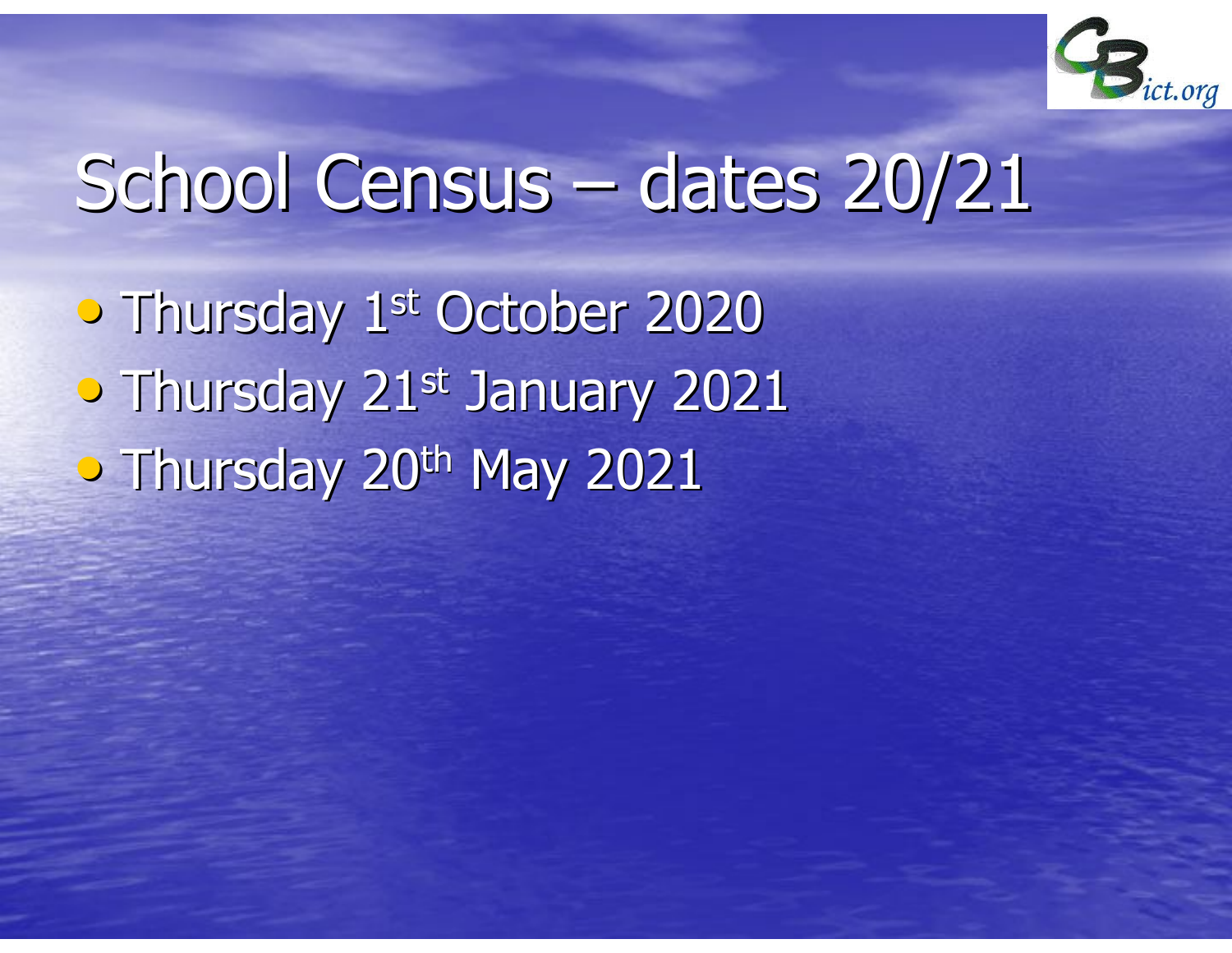

## School Census – data changes

#### • Attendance

1. Aut Census – normally collects Summer term attendance data – COLLECT won't include on upload

2. Spring 21 onwards – will collect Aut 20 attendance codes incl B, Y & D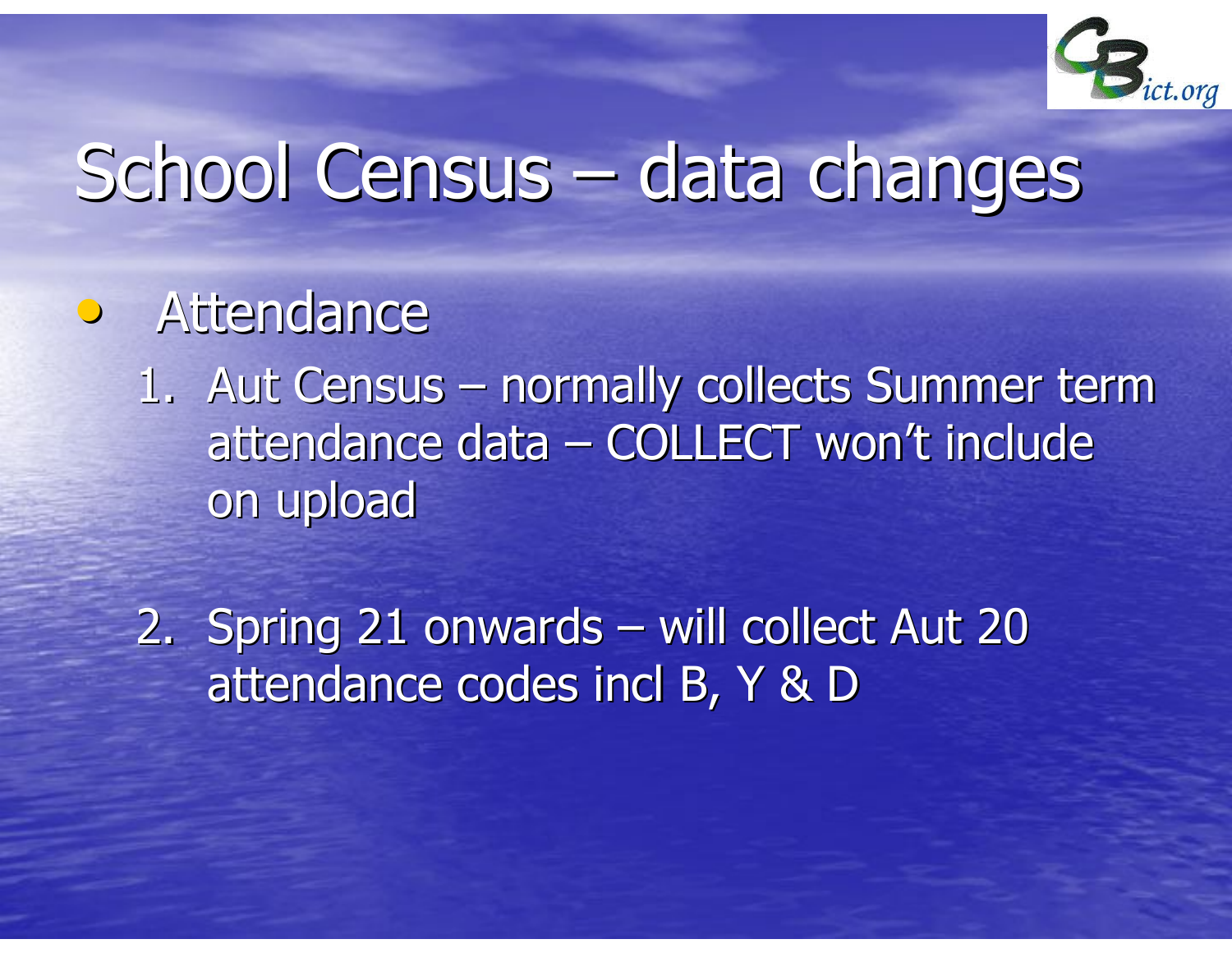

## School Census – data changes

**• Exclusion reasons** 1. An exclusion can have up to 3 different reasons - 'other' reason will go

2. Aut 20 - DfE re-collecting exclusion data occuring between 2019-2020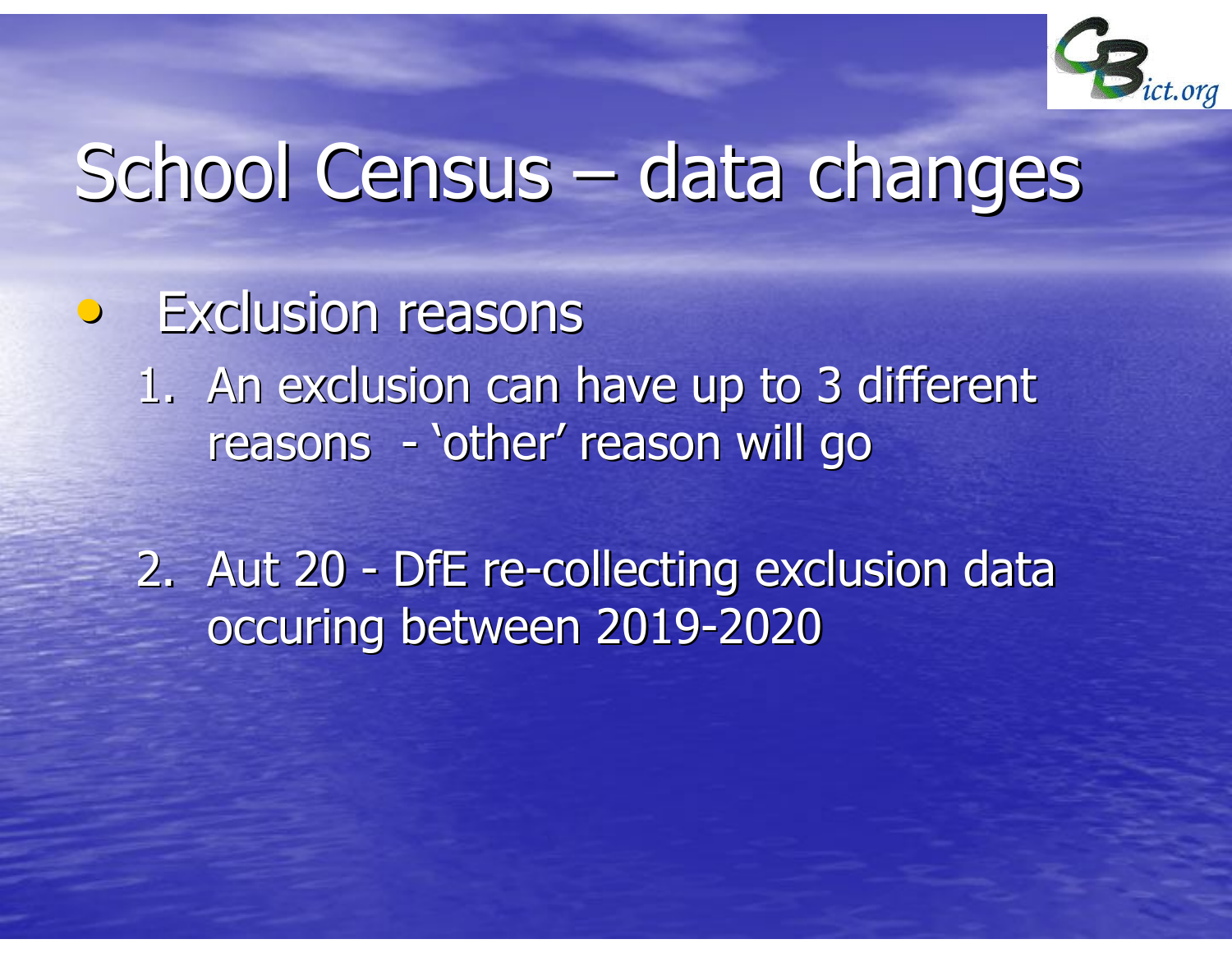

# SWF Census

• Thursday 5<sup>th</sup> November 2020

**• DfE considering what to take out of** census for this autumn!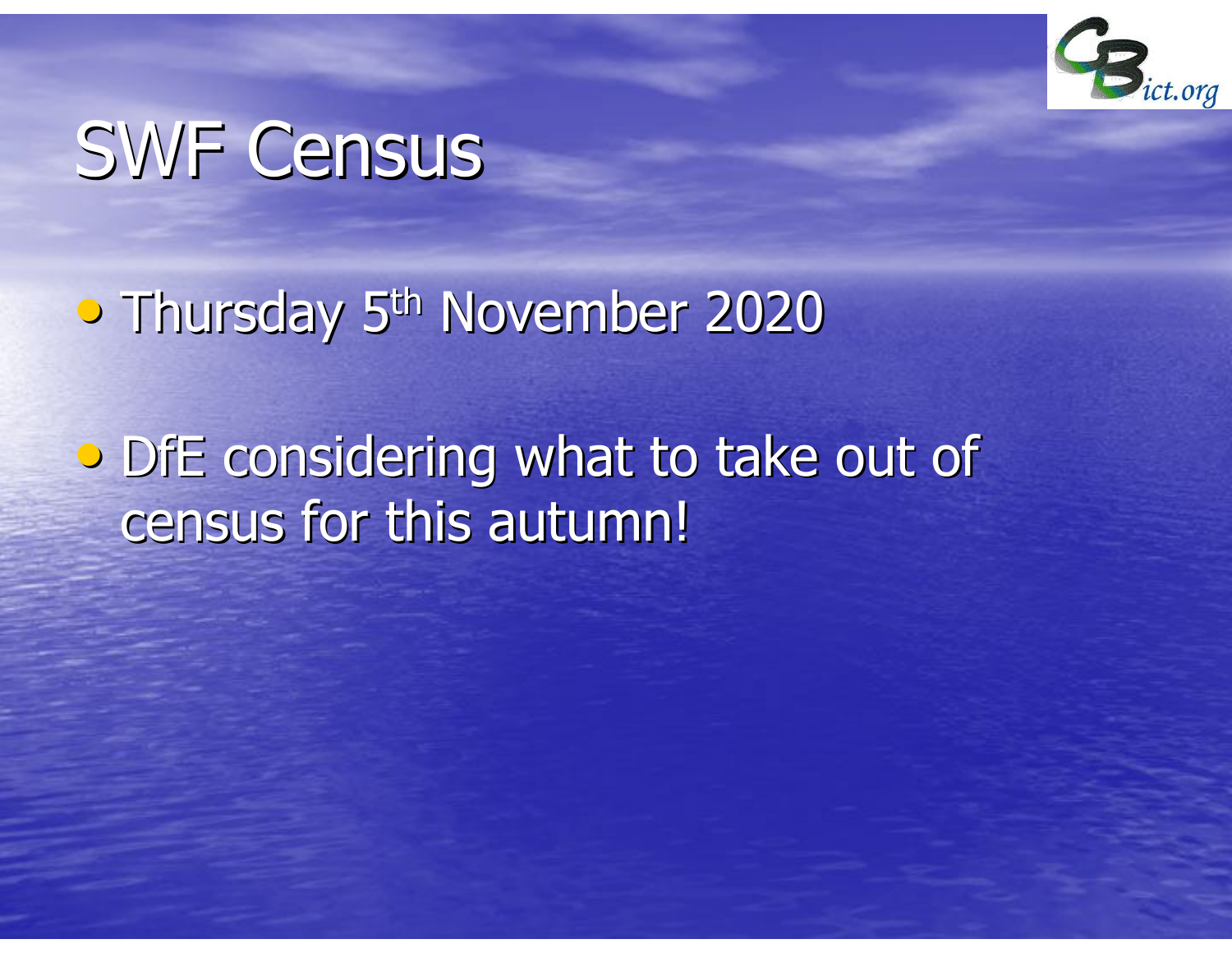

#### Assessment

- Reception Baseline Assessment (RBA) 1. Now statutory from Sept 21
	- 2. Signup to RBA Early Adopter Year by 24/7/20
	- 3. Materials/resources issued before Oct half-term  $-6$ week assessment window after half-term
	- 4. Will become basis for R-KS2 progress measures published in 2028 for first time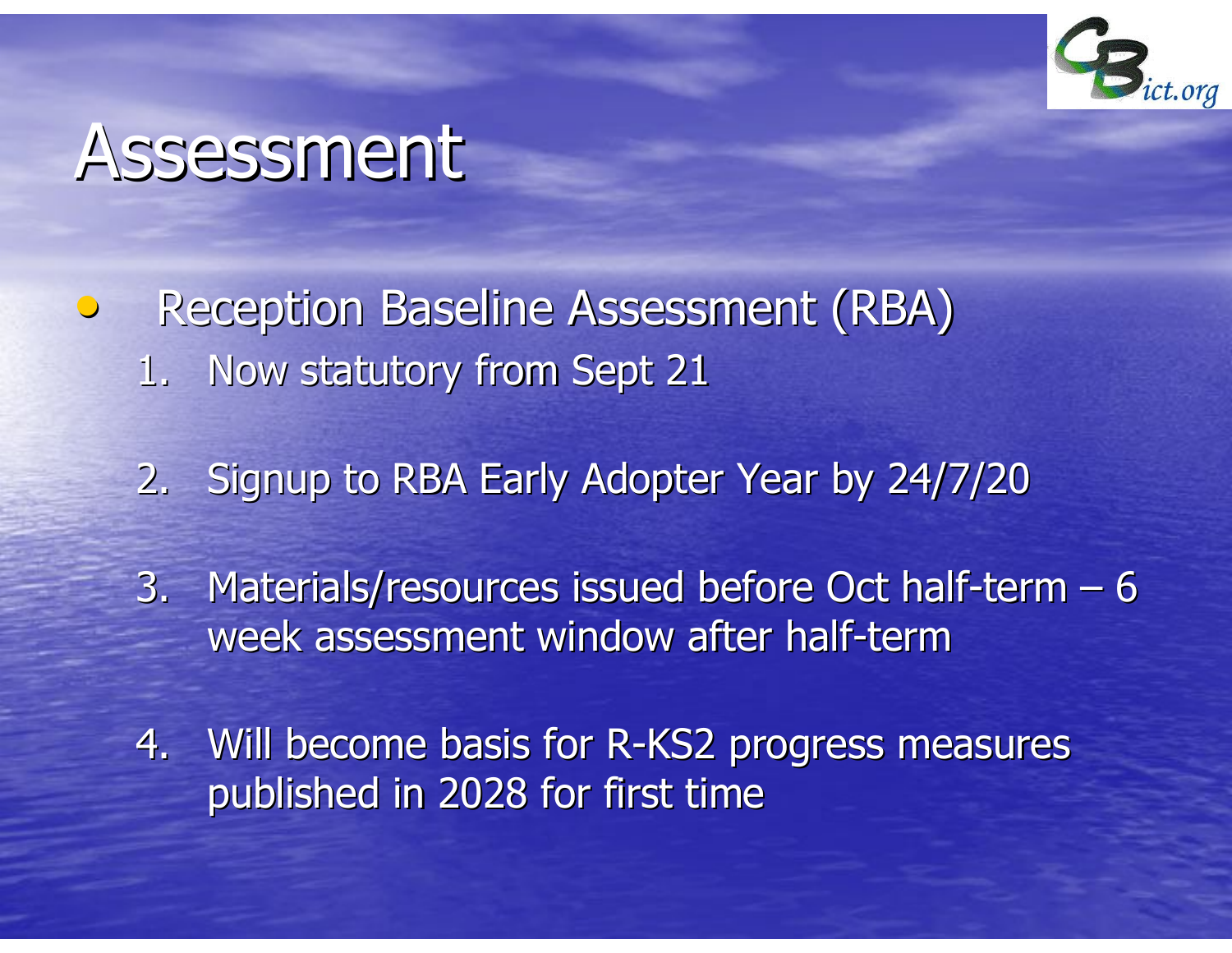

#### Assessment

• Multiplication Times Table - becomes compulsory next summer 21

• EY Foundation Stage Profile (1/7/20) 1. Early Adopter EYFS Framework https://www.gov.uk/government/publications/early https://www.gov.uk/government/publications/early -adopter-schools-eyfs-framework

2. Early Adopter EYFS handbook 2. Early Adopter EYFS handbook https://www.gov.uk/government/publications/early https://www.gov.uk/government/publications/early -adopter-schools-eyfs-profile-handbook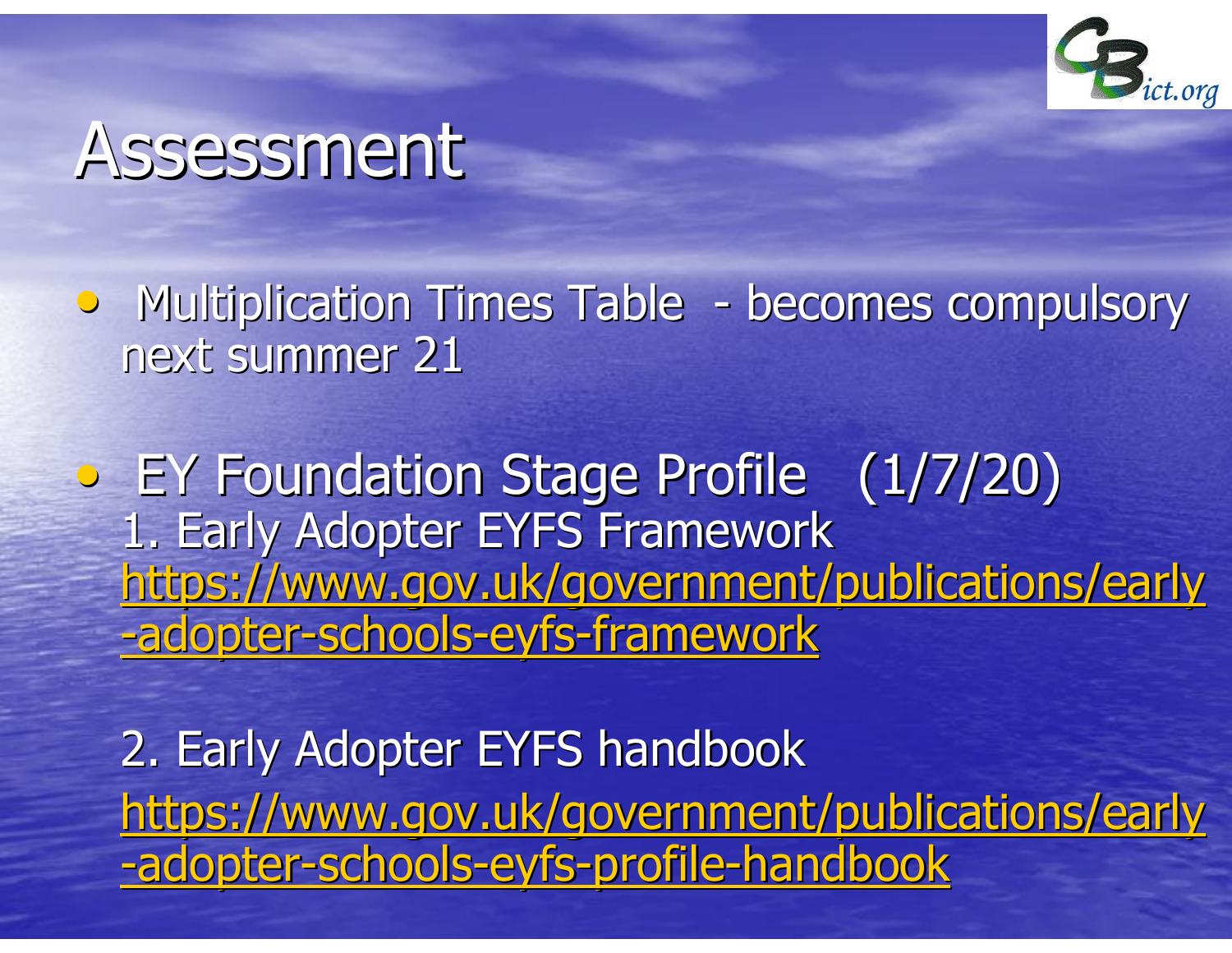

# **Taking Stock**

What issues were BIG in your school during the closedown and as we come to the end of partial closure?

- Recording attendance
- DfE Online Return
- Communication
- Administration of forms (distribution and collection)
- Year End ?????????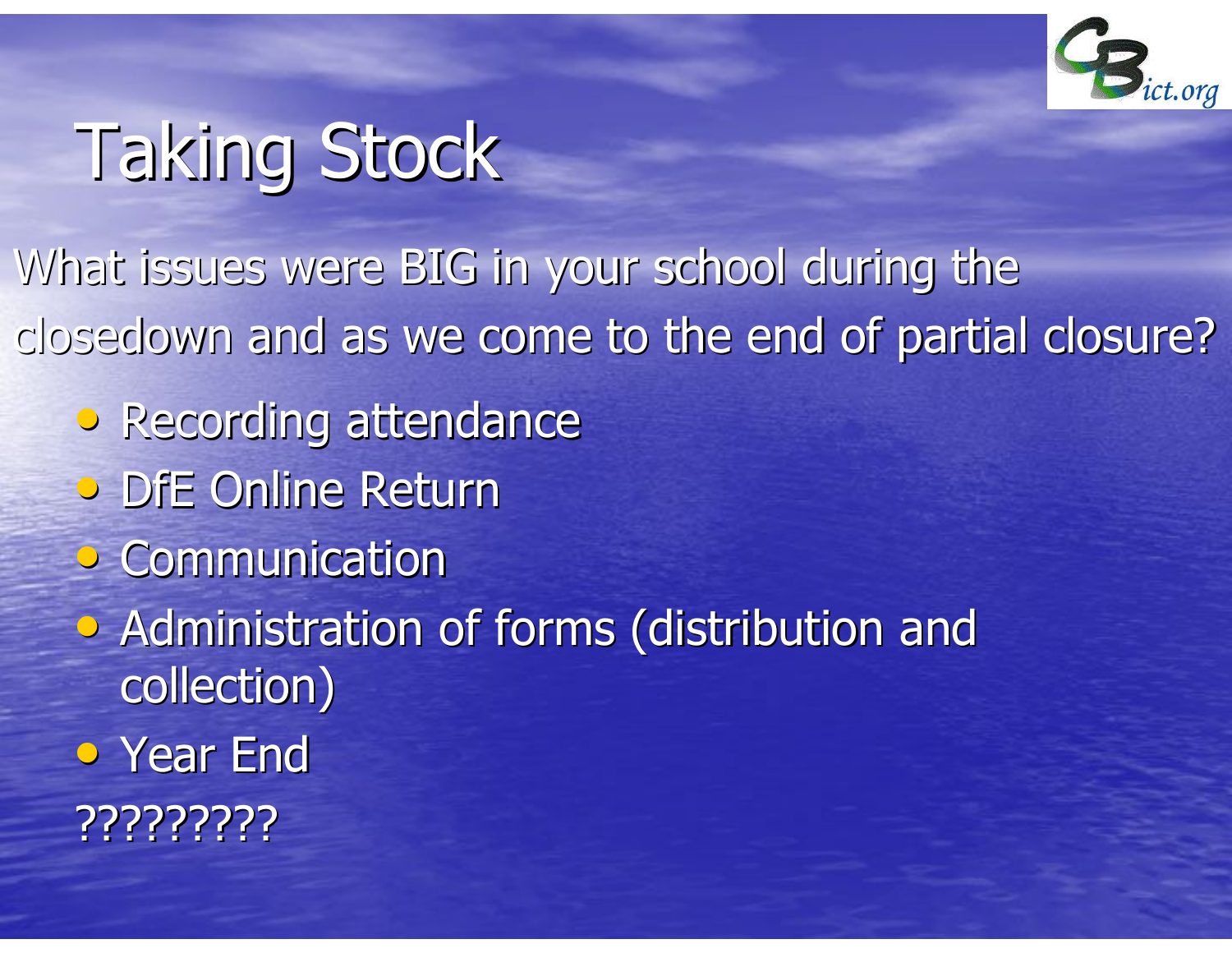

• Communications channel via messages received by parents via an app

• Sarah Searle – Southcott Lower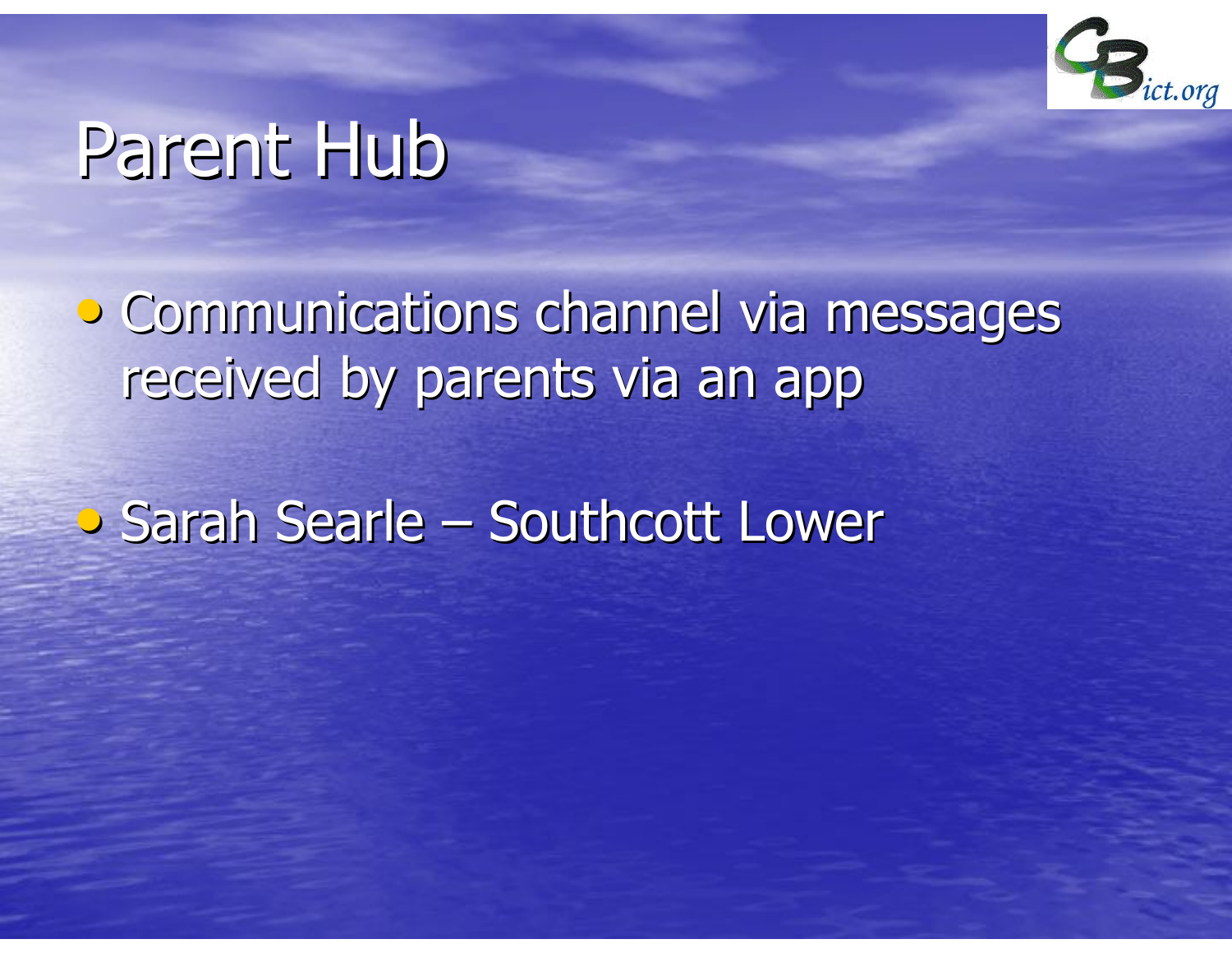

#### Parent Portal

• Access to parents to view 'Student-Profile' details about their child(ren) via RM Unify portal

• RM Unify Portal can also be set up to give access to a range of other apps/systems access to a range of other apps/systems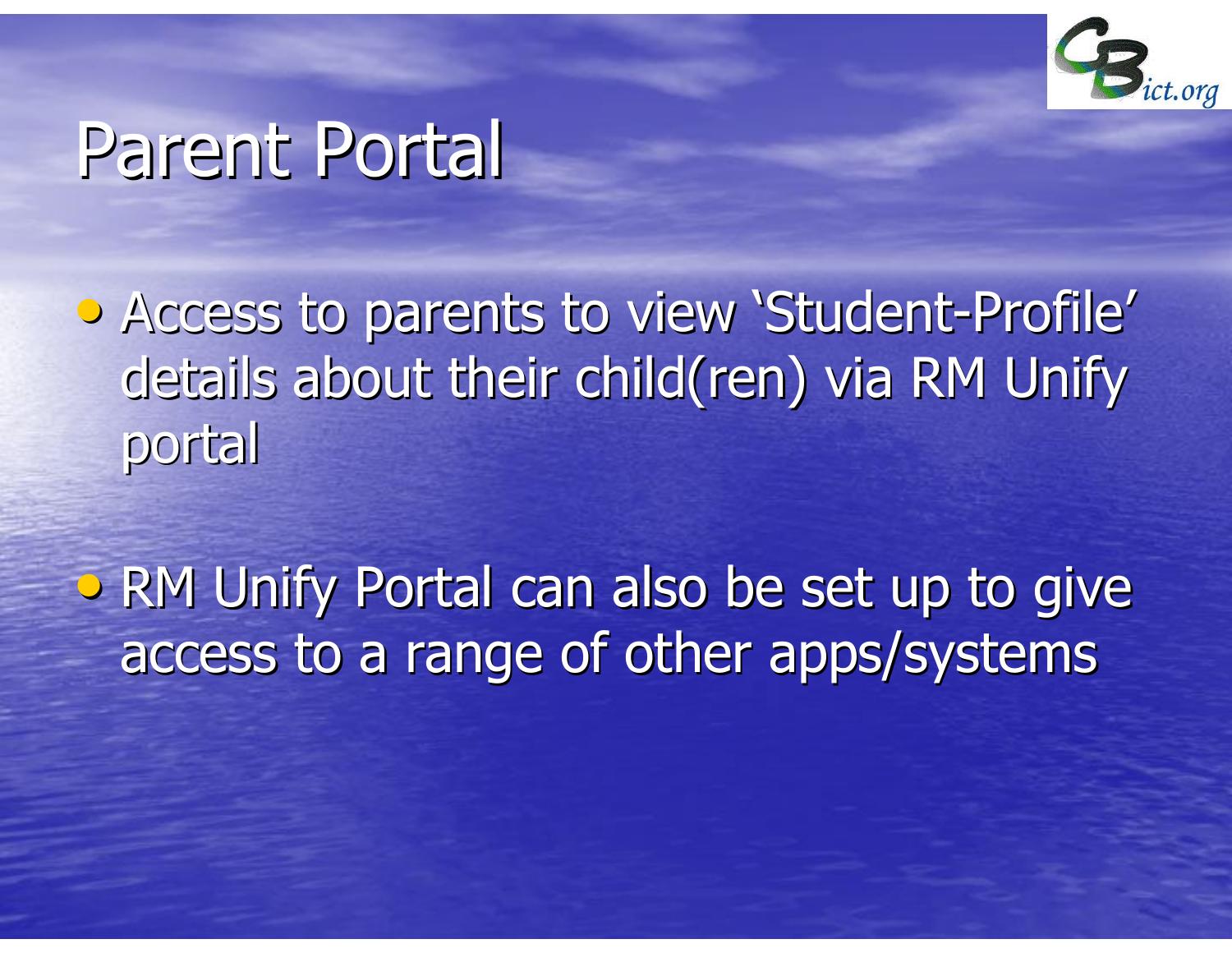

### Parent Portal

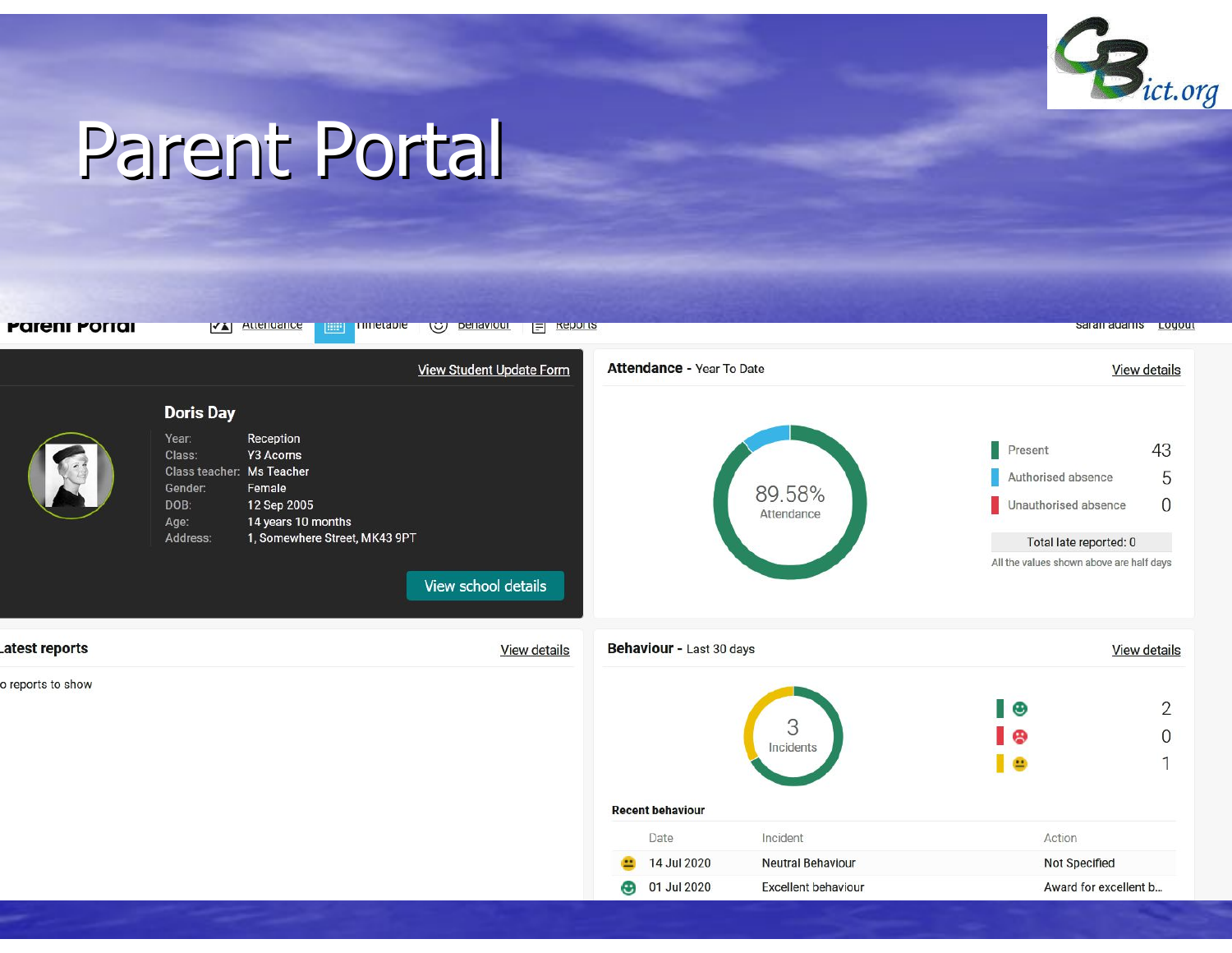

### Plans for Aut 2020

• More Zoom sessions! Deep dives! Basic essentials! (essential for new starters) Parent Hub Parent Portal with Unify Assessment (EYFS changes) **Training Academy** 

Any other ideas?